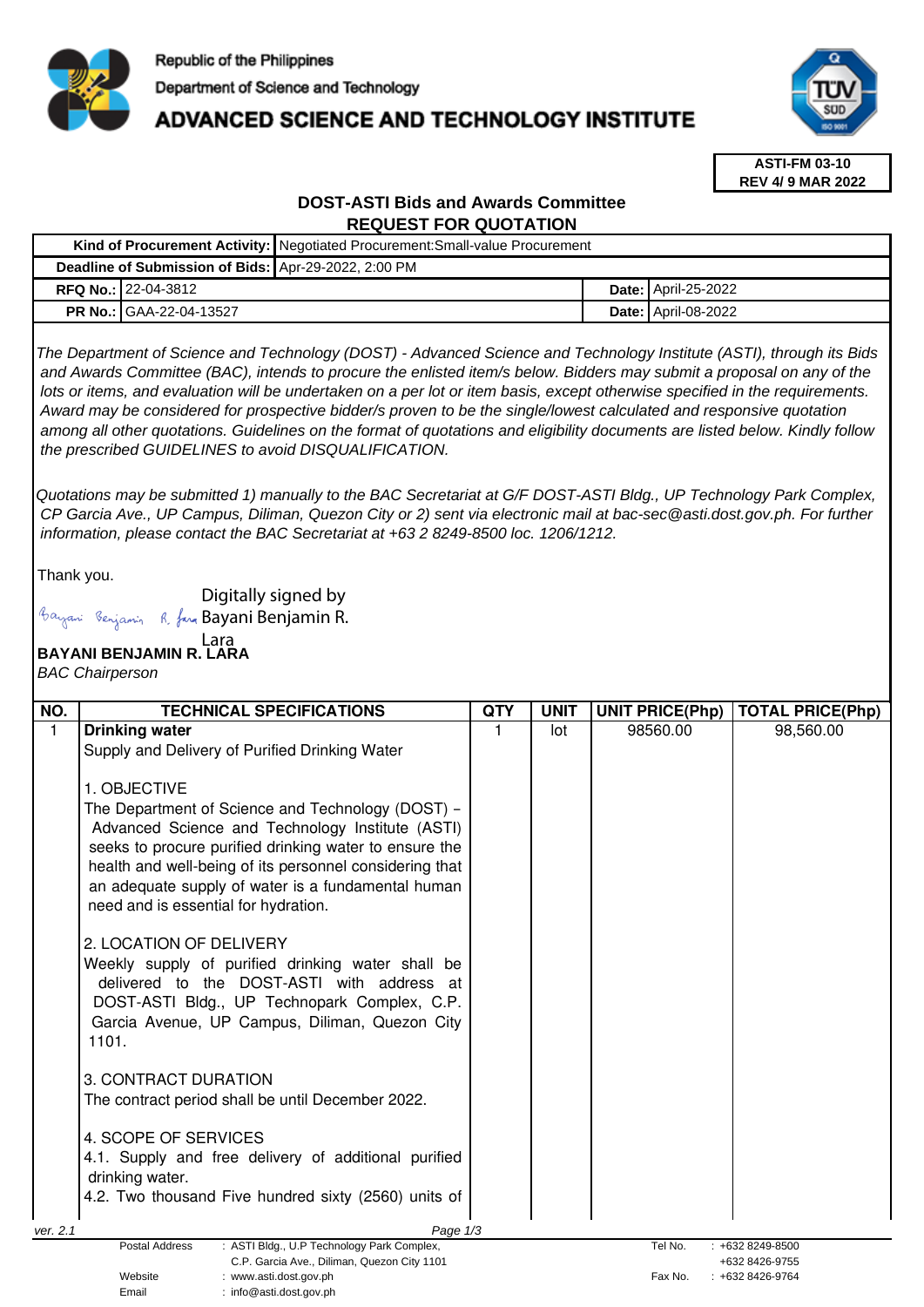| five gallon container with drinking water.                                                                           |  |               |
|----------------------------------------------------------------------------------------------------------------------|--|---------------|
| 4.3. Free use of clean containers.<br>4.4. Weekly delivery of at least twenty-five (25)                              |  |               |
| containers or depending on the needs of DOST-ASTI                                                                    |  |               |
| on its weekly consumption.                                                                                           |  |               |
| 4.5. Free use of thirteen (13) units of water dispenser                                                              |  |               |
| with options for dispensing both hot and cold water.                                                                 |  |               |
| 4.6. Price inclusive of taxes and other charges.                                                                     |  |               |
| 5. DUTIES AND RESPONSIBILITIES OF<br><b>THE</b>                                                                      |  |               |
| <b>SUPPLIER</b>                                                                                                      |  |               |
| 5.1. Provide DOST-ASTI with thirteen (13) units of                                                                   |  |               |
| water dispenser with options for dispensing both hot                                                                 |  |               |
| and cold water.                                                                                                      |  |               |
| 5.2. The Supplier shall render maintenance and repair<br>of water dispenser provided to ASTI, including              |  |               |
| replacement of units and parts without cost to                                                                       |  |               |
| DOST-ASTI.                                                                                                           |  |               |
| 5.3. The Supplier shall ensure weekly delivery of at                                                                 |  |               |
| least twenty-five (25) clean bottles (five-gallon per<br>round containers) of purified drinking water or             |  |               |
| depending on the needs of DOST-ASTI on its weekly                                                                    |  |               |
| consumption.                                                                                                         |  |               |
| 5.4. The Supplier shall deliver required number of                                                                   |  |               |
| containers per floor.                                                                                                |  |               |
| 5.5. The Supplier shall submit certified true copies and<br>present original copies of the certification that it has |  |               |
| passed the microbiological test from DOH-accredited                                                                  |  |               |
| water testing laboratory and/or shall have a Sanitary                                                                |  |               |
| Permit/Certificate of Potability.                                                                                    |  |               |
| 6. RESPONSIBILITIES OF DOST-ASTI                                                                                     |  |               |
| 6.1. DOST-ASTI shall grant limited access to the                                                                     |  |               |
| representative/s of the supplier to performs its duties                                                              |  |               |
| and responsibilities under the contract.                                                                             |  |               |
| 6.2. Authorized representative of DOST-ASTI shall<br>accompany the supplier's authorized representative to           |  |               |
| deliver the required number of containers per floor                                                                  |  |               |
| and/or during maintenance and repair of water                                                                        |  |               |
| dispenser.                                                                                                           |  |               |
| 7. PAYMENT SCHEDULE                                                                                                  |  |               |
| Payment to the Service Provider shall be made on a                                                                   |  |               |
| monthly basis upon acceptance of ASTI, subject to the                                                                |  |               |
| submission of billing statement, duly accomplished                                                                   |  |               |
| service and inspection report forms and other<br>documentary requirements.                                           |  |               |
|                                                                                                                      |  |               |
| 8. LIQUIDATED DAMAGES                                                                                                |  |               |
| None-compliance with the Terms and Conditions stated                                                                 |  |               |
| in the Contract will result in the payment of<br>corresponding penalties/liquidated damages in the                   |  |               |
| amount equal to ten percent (10%) of the Contract                                                                    |  |               |
| Price by the winning Service Provider. ASTI reserves                                                                 |  |               |
| the right to rescind the contract after the Service                                                                  |  |               |
| Provider fails to comply for a maximum of three (3)<br>periods, without prejudice to other courses of action         |  |               |
| and remedies open to it.                                                                                             |  |               |
|                                                                                                                      |  |               |
| TOTAL APPROVED BUDGET FOR THE CONTRACT (ABC):                                                                        |  | Php 98,560.00 |